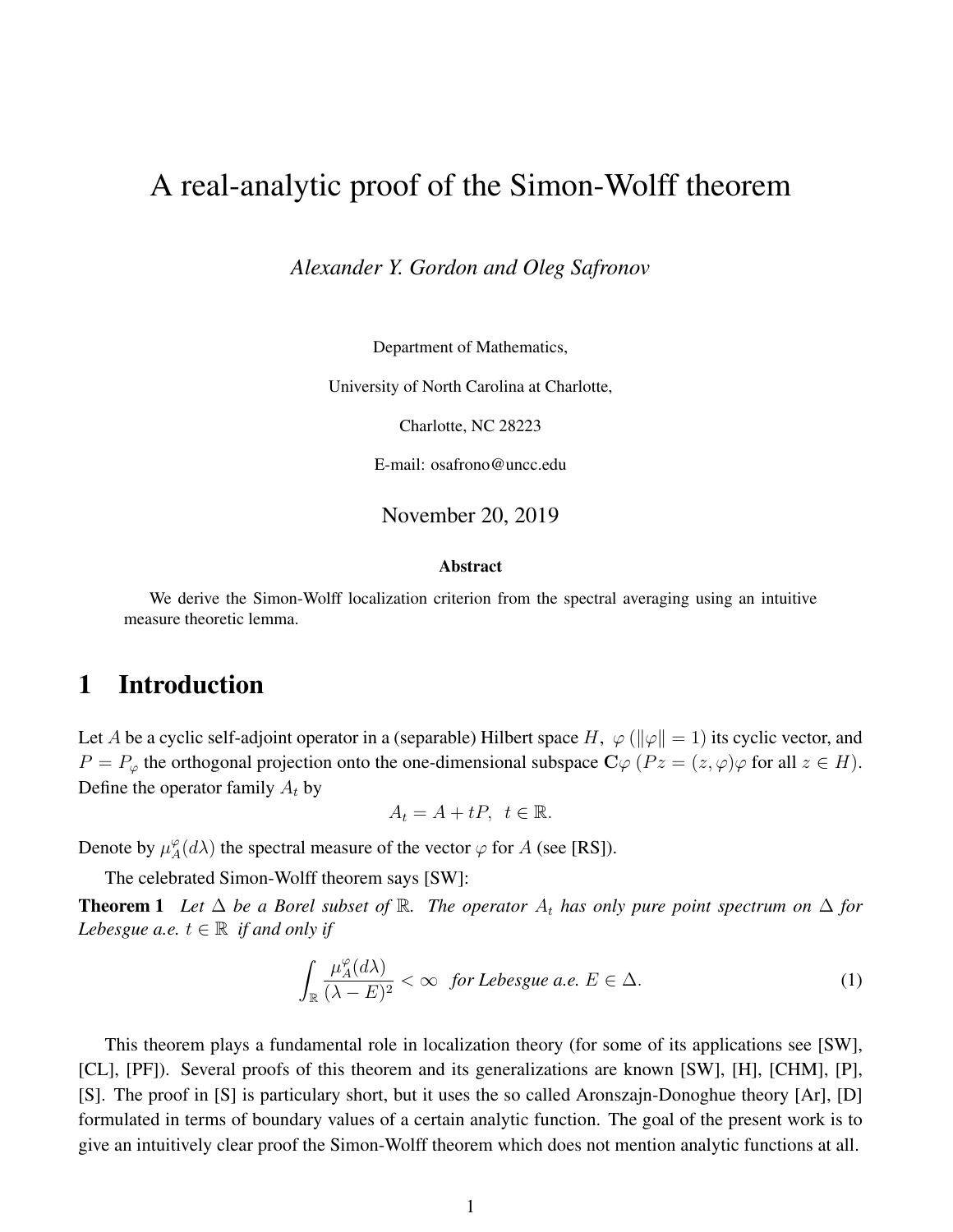The remaining part of the paper is organized as follows. Section 2 contains several simple auxiliary statements. The Simon-Wolff theorem is proved in Section 3. The proof uses a lemma that may be interesting in its own right. The proof of the lemma is contained in the last section.

## 2 A different formulation of the Simon-Wolff theorem and a definition of the function  $\tau$

Throughout the paper we will use the following notations

$$
I(E) := \int_{\mathbb{R}} \frac{\mu(d\lambda)}{(\lambda - E)^2} \quad \text{and} \quad J(E) := \int_{\mathbb{R}} \frac{\mu(d\lambda)}{\lambda - E},
$$

where  $\mu = \mu_A^{\varphi}$  $_{A}^{\varphi}$  is the spectral measure of  $\varphi$  for A. Let also

$$
S := \{ E \in \Delta \mid I(E) < \infty \} \,. \tag{2}
$$

The Simon-Wolff theorem states that

A<sub>t</sub> has only pure point spectrum in  $\Delta$  for a.e.  $t \in \mathbb{R}$  iff  $|\Delta| = |S|$ .

In this statement, we are going to replace  $S$  by the set

$$
D := \{ E \in \Delta \mid \exists t \in \mathbb{R} \text{ for which } E \in \sigma_p(A_t) \},\tag{3}
$$

where  $\sigma_p(A_t)$  denotes the set of eigenvalues of the operator  $A_t$ .

**Proposition 1** *The integral*  $J(E)$  *is well-defined for any*  $E \in S$ *. If* 

$$
E \in S \quad and \quad J(E) \neq 0,\tag{4}
$$

*then*  $E \in D$ *. Any point of*  $D \setminus S$  *is an eigenvalue of* A*.* 

*Proof.* The Spectral Theorem (see [RS]) states that, for a cyclic self-adjoint operator A and its normalized cyclic vector  $\varphi$ , there exists a unitary operator  $U: H \to L^2(\mathbb{R}, \mu)$  such that  $A = U^{-1}M_\lambda U$ and  $U\varphi = 1$ . Here  $1(\lambda) \equiv 1$  and  $M_{\lambda}$  is the operator of multiplication by the identity function  $m(\lambda) \equiv \lambda$ in  $L^2(\mathbb{R}, \mu)$ .

If, for some  $E$ ,

 $I(E) < \infty$ ,

then the function  $z(\lambda) = (\lambda - E)^{-1}$  belongs to  $L^2(\mathbb{R}, \mu)$ . Hence the equation  $(\lambda - E)z(\lambda) = 1$  has a solution in  $L^2(\mathbb{R}, \mu)$ ; equivalently, the equation

$$
(A - E)z = \varphi \tag{5}
$$

has a solution in H. Observe now that  $(z, \varphi) = J(E)$ . Therefore, if  $J(E) \neq 0$ , then we can rewrite the equation (5) as  $Az - \varphi = Ez$ , or  $Az - \frac{1}{\sqrt{z}}$  $\frac{1}{(z,\varphi)}(z,\varphi)\varphi = Ez$ . Since  $(z,\varphi)\varphi = Pz$ , the previous equation means that

$$
A_t z = E z,\t\t(6)
$$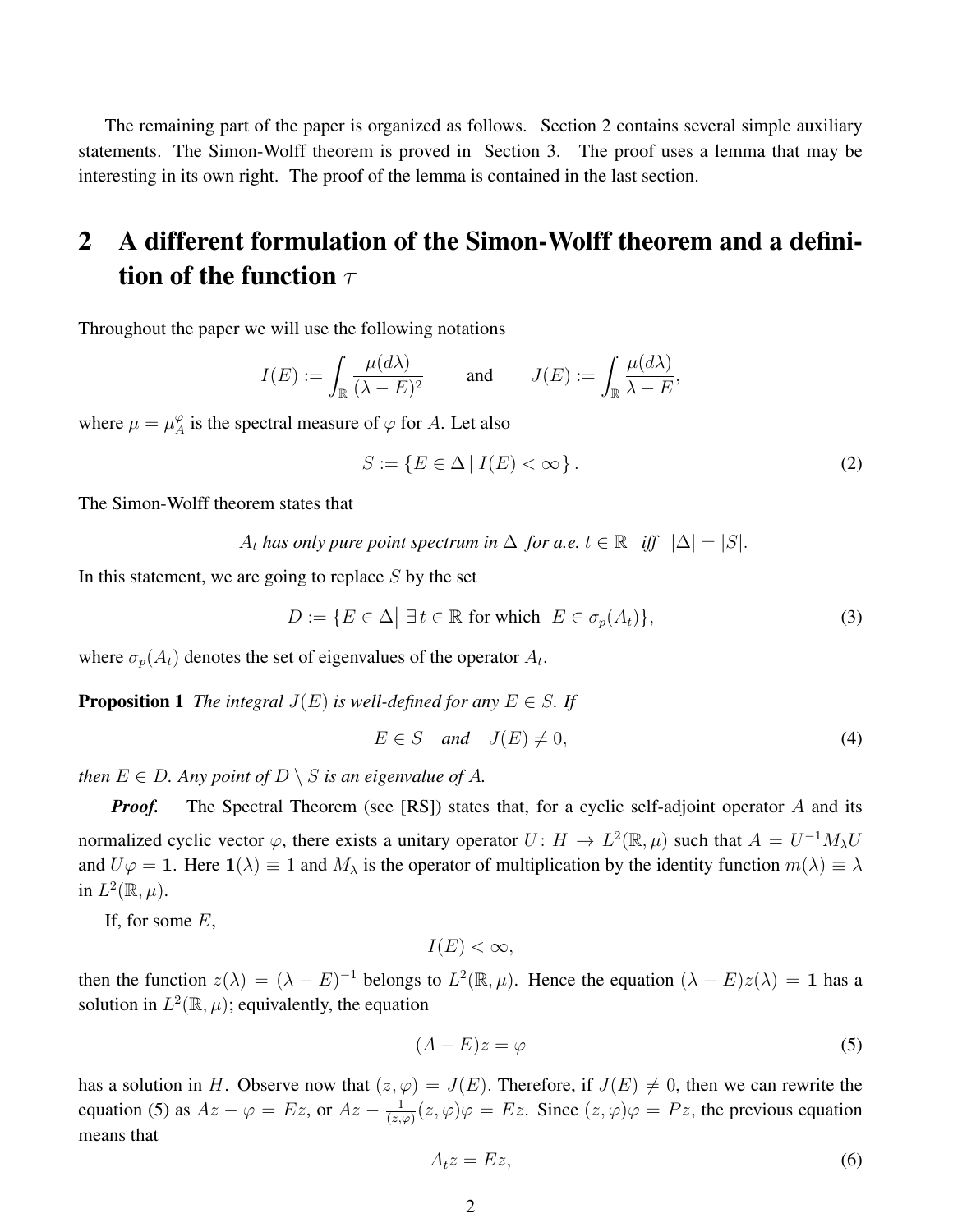where  $t = -1/J(E)$ . Therefore, conditions (4) imply that  $E \in D$ .

Let now  $E \in D \setminus S$ . According to the definition of the set D, there is a number  $t \in \mathbb{R}$  such that the equation

$$
(A - E)z = -tPz \tag{7}
$$

has a non-trivial solution  $z \in H$ . Obviously,  $-tPz = -t(z, \varphi)\varphi$  is a vector of the form  $c\varphi$ .

Let us show that  $c = 0$ . For that purpose, assume the opposite, i.e. that  $c \neq 0$ . In this case, (7) can be re-written in the equivalent form

$$
(\lambda - E)z(\lambda) = c\mathbf{1},
$$

where  $z(\lambda) := Uz$ . Hence,  $z(\lambda) = c/(\lambda - E)$ , which tells us that

$$
|c|^2 \int_{\mathbb{R}} \frac{\mu(d\lambda)}{(\lambda - E)^2} = ||z||^2 < \infty.
$$

Therefore, if  $c \neq 0$ , then  $E \in S$ , which contradicts our assumptions. Thus,  $c = 0$  and the right hand side of (7) is zero, which means that E is an eigenvalue of A.  $\Box$ 

Corollary 1 *Let* S *and* D *be the sets defined in* (2) *and* (3)*. Then*

$$
S \setminus D = Z \cap \Delta,\tag{8}
$$

*where*

$$
Z := \{ E \in \mathbb{R} \mid I(E) < \infty \text{ and } J(E) = 0 \}. \tag{9}
$$

*Proof.* It follows from Proposition 1 that

$$
S \setminus D \subset Z \cap \Delta.
$$

It remains to prove that if  $E \in S$  and  $J(E) = 0$ , then  $E \notin D$ . Assume the opposite, i.e. that  $E \in S \cap D$ and  $J(E) = 0$ . Since a point of the set S can not be an atom of the measure  $\mu$ , we conclude that E is not an eigenvalue of the operator A. We also conclude from the relation  $E \in D$ , that there is a number  $t \neq 0$ and a non-zero vector  $z \in H$ , obeying the condition

$$
A_t z = E z. \tag{10}
$$

Observe that  $tPz$  can not be zero, otherwise, (10) would mean that E is an eigenvalue of A. So,

$$
-tPz = c\varphi, \qquad \text{with } c \neq 0. \tag{11}
$$

Therefore, (10) and (11) imply that the function  $z(\lambda) = Uz$  coincides with  $c/(\lambda - E)$ , because

$$
(\lambda - E)z(\lambda) = c\mathbf{1}.
$$

In this case,  $(z, \varphi) = cJ(E) = 0$ . Consequently,  $Pz = 0$ , which contradicts (11).  $\Box$ 

Proposition 2 *The set* Z *is countable.*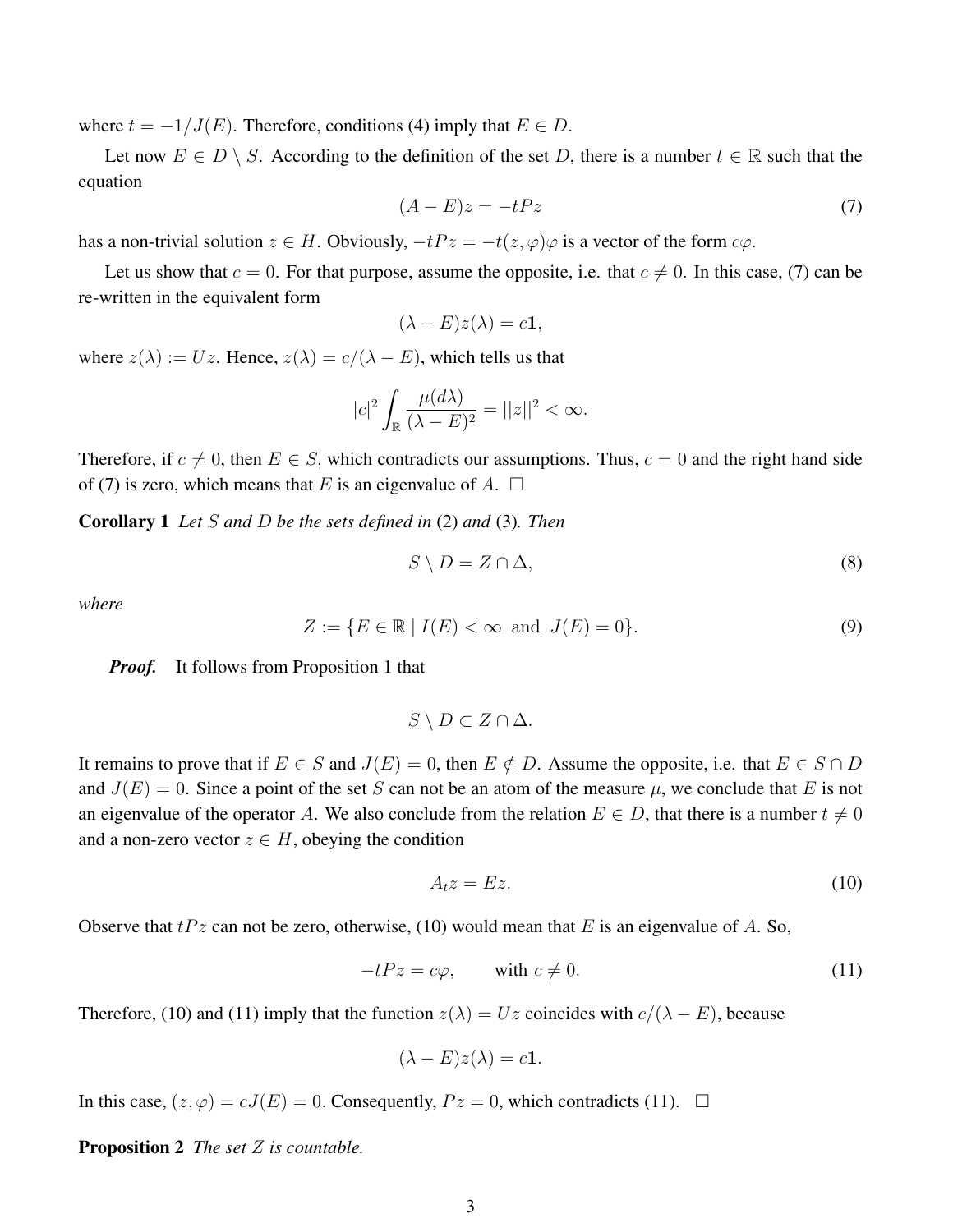*Proof.* Proposition 2 follows from the observation that if  $E'$ ,  $E \in \mathbb{Z}$  are distinct, then the two functions  $1/(\lambda - E')$  and  $1/(\lambda - E)$  are orthogonal to each other in the separable space  $L^2(\mathbb{R}, \mu)$ :

$$
(E - E') \int_{\mathbb{R}} \frac{\mu(d\lambda)}{(\lambda - E)(\lambda - E')} = \int_{\mathbb{R}} \frac{\mu(d\lambda)}{(\lambda - E')} - \int_{\mathbb{R}} \frac{\mu(d\lambda)}{(\lambda - E)} = 0.
$$

The statement of Proposition 2 follows also from Proposition 8 stating the fact that  $Z$  coincides with the set of eigenvalues of a selfadjoint operator  $A_{\infty}$  acting in the orthogonal compliment to the vector  $\varphi$ . A description of this operator is given in the Appendix of the present paper and in Section I.5 of [S].  $\Box$ 

According to our observations,  $S \setminus D = Z \cap \Delta$  is countable. We also see that  $D \setminus S = \sigma_p(A) \cap \Delta$ is countable as well. Therefore,  $|D| = |S|$  and the Simon-Wolff theorem is equivalent to the following statement:

The spectrum of 
$$
A_t
$$
 is pure point in  $\Delta$  for a.e.  $t \in \mathbb{R}$  iff  $|\Delta| = |D|$ .

**Lemma 1** [D] *If*  $A_t y = Ey$  *and*  $y \neq 0$ *, then*  $(y, \varphi) \neq 0$ *.* 

*Proof* [D]. Assume the converse. Then  $Py = 0$ , hence  $Ay = Ey$ . Since y is cyclic for A, the linear span of the vectors  $(A - \lambda)^{-1} \varphi$   $(\lambda \in \mathbb{C} \setminus \mathbb{R})$  is dense in H. But

$$
(y, (A - \lambda)^{-1} \varphi) = ((A - \bar{\lambda})^{-1} y, \varphi) = (E - \bar{\lambda})^{-1} (y, \varphi) = 0,
$$

and the above linear span cannot be dense, which is a contradiction.

Consequently, we can normalize eigenvectors y of the operators  $A_t$  by

$$
(y, \varphi) = 1. \tag{12}
$$

In what follows, we always assume that eigenvectors are normalized according to (12).

**Lemma 2** If 
$$
A_{t_1}y_1 = E_1y_1
$$
,  $A_{t_2}y_2 = E_2y_2$ , and  $(y_1, \varphi) = (y_2, \varphi) = 1$ , then  

$$
t_1 - t_2 = (E_1 - E_2)(y_1, y_2).
$$
 (13)

*Proof.*

$$
(A_{t_1}y_1, y_2)-(y_1, A_{t_2}y_2)=(E_1y_1, y_2)-(y_1, E_2y_2)=(E_1-E_2)(y_1, y_2).
$$

On the other hand,

$$
((A + t_1 P)y_1, y_2) - (y_1, (A + t_2 P)y_2) = t_1 (Py_1, y_2) - t_2 (y_1, Py_2)
$$
  
=  $t_1((y_1, \varphi)\varphi, y_2) - t_2(y_1, (y_2, \varphi)\varphi) = t_1(y_1, \varphi)(\varphi, y_2) - t_2(y_2, \varphi)(y_1, \varphi) = t_1 - t_2.$ 

 $\Box$ 

Now, we define the function  $\tau$  on the set D as follows:

**Definition.** For any  $E \in D$  the value  $\tau(E)$  equals the number  $t \in \mathbb{R}$  for which  $E \in \sigma_p(A_t)$ . According to  $(13)$  this t is uniquely defined.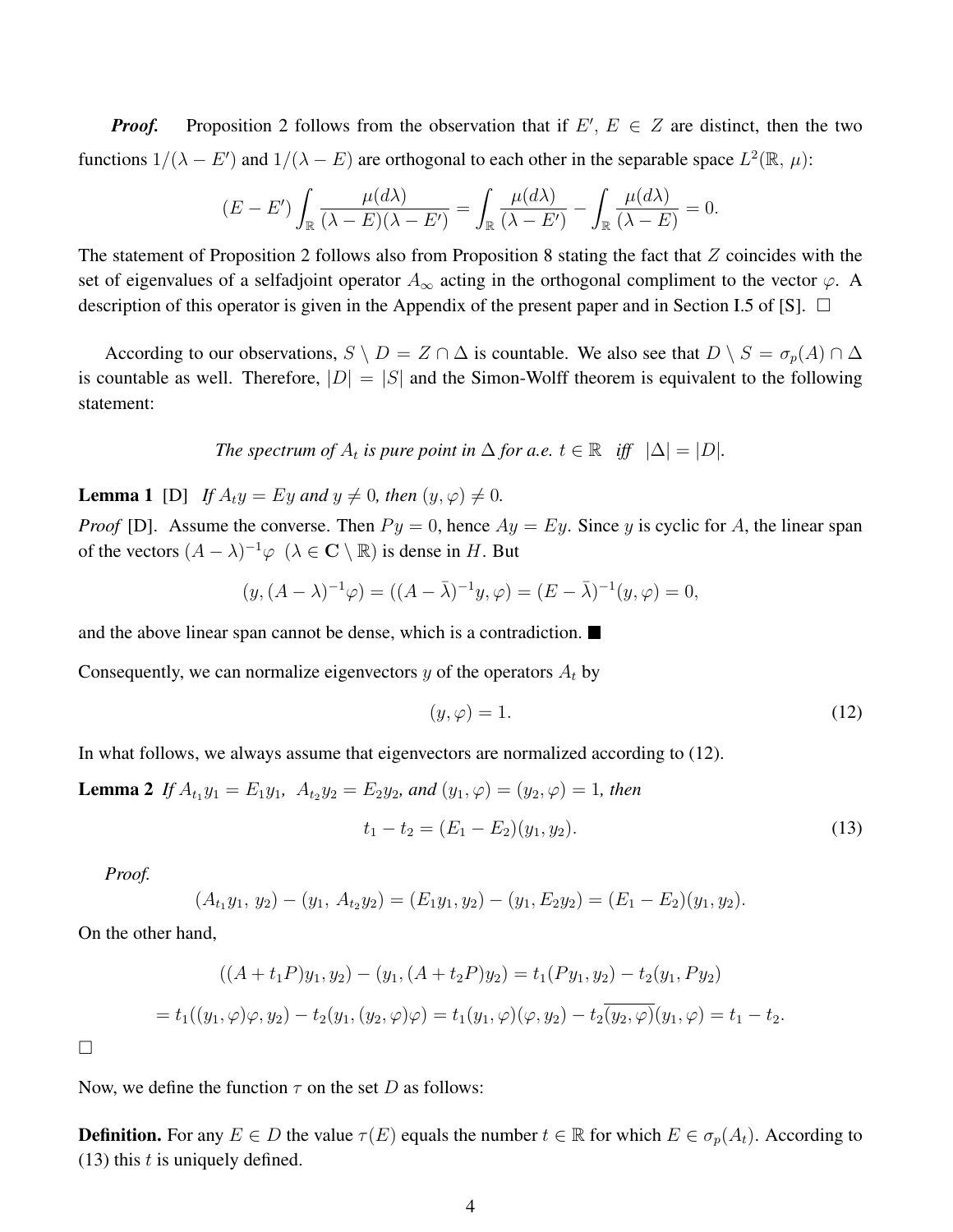Note that Proposition 1 tells us that  $\tau$  vanishes on  $D \setminus S$ , because all points of  $D \setminus S$  are eigenvalues of A. Observe also that the multiplicity of any eigenvalue E of  $A_t$  is 1. If it was larger than 1, then one would be able to find an eigenvector orthogonal to  $\varphi$ . Thus, for each  $E \in D$ , there is a unique vector  $y_E \in H$ , such that  $(y_E, \varphi) = 1$  and  $A_{\tau(E)}y_E = Ey_E$ . The equation (13) can be now written in the form

$$
\tau(E_1) - \tau(E_2) = (E_1 - E_2)(y_{E_1}, y_{E_2}) \text{ for all } E_1, E_2 \in D. \tag{14}
$$

### 3 The proof of Theorem 1

To prove the Simon-Wolff theorem, we use the following lemma.

**Lemma 3** Let X be a Borel set in  $\mathbb R$  and  $\tau: X \to \mathbb R$  be a function such that for any non-isolated point  $E \in X$  *there exists a finite non-zero limit* 

$$
\tau^*(E) := \lim_{X \ni E' \to E} \frac{\tau(E') - \tau(E)}{E' - E} \neq 0.
$$
\n(15)

*Define the function*  $\tau^*(\cdot)$  *at isolated points of* X *arbitrarily (so that*  $\tau^*(\cdot) \neq 0$ ). Then

$$
|X| = \int_{\mathbb{R}} dt \sum_{E \in X: \tau(E) = t} \frac{1}{|\tau^*(E)|},
$$
\n(16)

*where the integrand is a Borel function on*  $\mathbb R$  *with values in*  $[0, \infty]$ .

Although Lemma 3 is intuitively clear, a detailed proof seems appropriate. It is deferred until the last section.

Let N be a positive integer. Define the set  $D_N$  by

$$
D_N := \{ E \in D \mid ||y_E||^2 \le N \}.
$$

Here  $y_E$  is the (unique) eigenvector of  $A_{\tau(E)}$  corresponding to the eigenvalue E and normalized by  $(y_E, \varphi) = 1.$ 

**Proposition 3** Let  $\Delta$  be a Borel subset of  $\mathbb{R}$ . Then the set  $D_N$  is Borel for each N.

*Proof.* Since the sets  $D \setminus S$  and Z are countable, it is sufficient to prove that  $D_N \cap (S \setminus Z)$  is Borel. For that purpose, we observe that

$$
D_N \cap (S \setminus Z) = \{ E \in S \setminus Z \mid \psi(E) \leq N \},\
$$

where the function  $\psi : \mathbb{R} \to [0, \infty]$  is defined on  $S \setminus Z$  by

$$
\psi(E) = \frac{I(E)}{J^2(E)}.
$$

The functions  $I$  and  $J$  are pointwise limits of Borel measurable functions

$$
I_n(E) = \int_{\lambda \in \mathbb{R} \colon |\lambda - E| \ge \frac{1}{n}} \frac{\mu(d\lambda)}{(\lambda - E)^2}, \qquad J_n(E) = \int_{\lambda \in \mathbb{R} \colon |\lambda - E| \ge \frac{1}{n}} \frac{\mu(d\lambda)}{(\lambda - E)}.
$$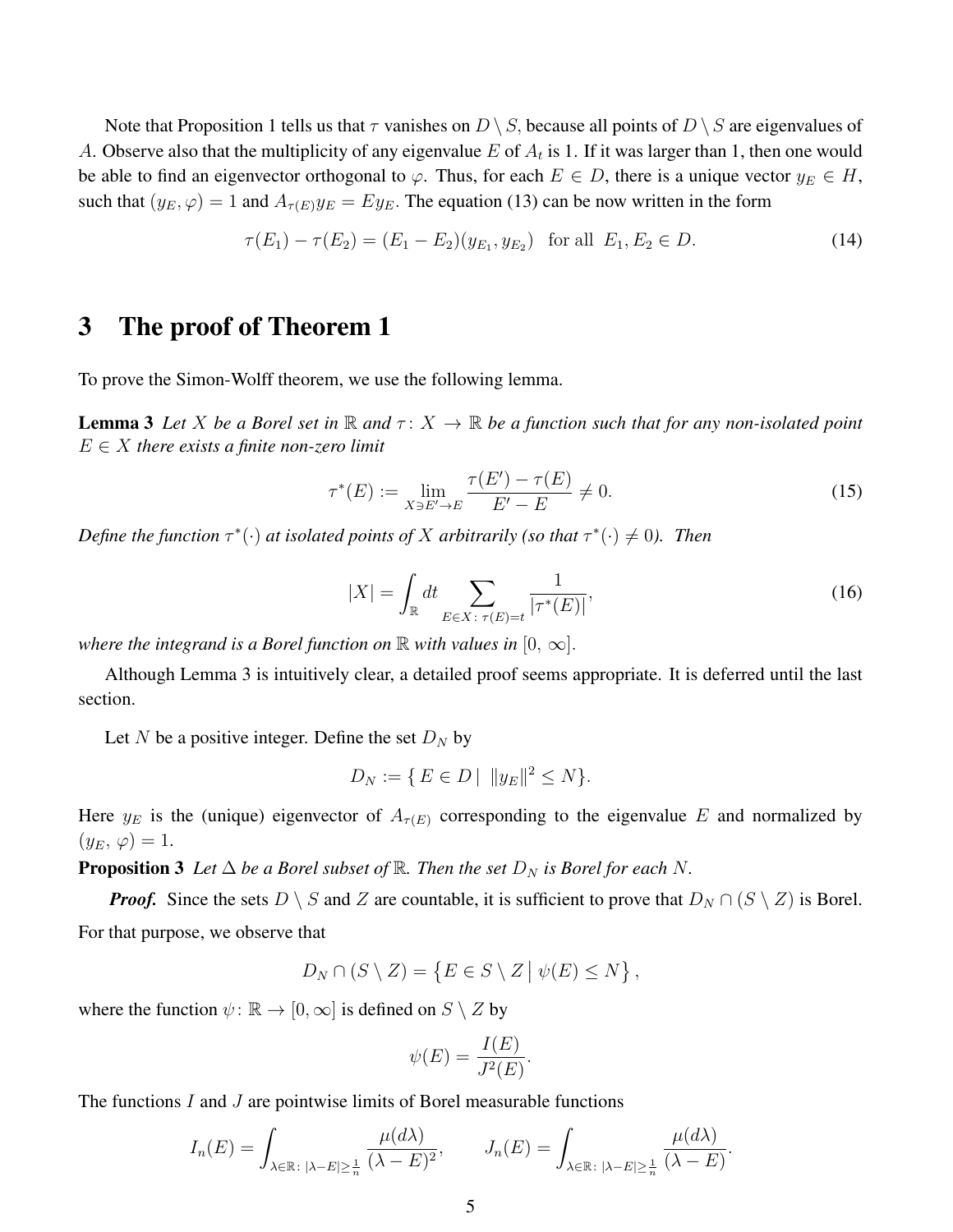Consequently,  $\psi$  is Borel measurable. Measurability of  $I_n$  and  $J_n$  follows from the fact that  $I_n$  and  $J_n$  are continuous on the complment of a countable set.

**Lemma 4** Suppose E is a non-isolated point of  $D_N$ . As  $D_N \ni E' \to E \in D_N$ , we have

$$
\frac{\tau(E') - \tau(E)}{E' - E} \to \|y_E\|^2. \tag{17}
$$

*Proof.* According to (14), we only need to show that

$$
(y_{E'}, y_E) \rightarrow ||y_E||^2,
$$

as  $D_N \ni E' \to E \in D_N$ . Assume the opposite, i.e. that there exists a positive number  $\varepsilon > 0$  and a sequence  $D_N \ni E_n \to E \in D_N$ , such that

$$
\left| (y_{E_n}, y_E) - \|y_E\|^2 \right| \ge \varepsilon, \qquad \forall n. \tag{18}
$$

It follows from (14) that the function  $\tau$  is Lipschitz on  $D_N$ :

$$
|\tau(E') - \tau(E)| \le N|E' - E|, \qquad E', E \in D_N.
$$

Consequently, the sequence of numbers  $t_n := \tau(E_n)$  converges to  $t := \tau(E)$ .

For the corresponding eigenvector  $y_n := y_{E_n}$ , we have  $A_{t_n} y_n = E_n y_n$ ; moreover,  $||y_n||^2 \le N$  and  $(y_n, \varphi) = 1.$ 

Since any ball of radius N is weakly compact in H, we may assume without loss of generality that  $y_n$ converges weakly to some vector y; clearly,  $||y||^2 \le N$  and  $(y, \varphi) = 1$ .

In the equality

$$
Ay_n + t_n(y_n, \varphi)\varphi = E_n y_n
$$

we have  $t_n \to t$ ,  $(y_n, \varphi) = (y, \varphi) = 1$ ,  $E_n \to E$ , and  $y_n \stackrel{w}{\to} y$ . This implies the weak convergence of  $Ay_n$  to some vector z. Moreover,

$$
z + t(y, \varphi)\varphi = Ey.
$$
 (19)

On the other hand,  $(Ay_n, h) = (y_n, Ah)$  for any  $h \in Dom(A)$ . Passing to the limit as  $n \to \infty$  in this relation, we obtain the relation

$$
(z, h) = (y, Ah), \qquad \forall h \in Dom(A),
$$

which means that  $y \in Dom(A)$  and  $Ay = z$ . This, along with (19), implies the equality

$$
A_t y = E y.
$$

Put differently, the sequence of vectors  $y_n$  converges weakly to  $y_E$ . The latter contradicts (18).  $\Box$ 

If E is an eigenvalue of  $A_t$ , then E is an atom of  $\mu_t$ , the spectral measure of  $A_t$ , corresponding to the vector  $\varphi$ . By the Spectral Theorem [RS], the mass of this atom equals

$$
\mu_t(\{E\}) = \|\mathcal{E}_{A_t}(\{E\})\varphi\|^2 = \left| \left( \varphi, \frac{y_E}{\|y_E\|} \right) \right|^2 = \frac{1}{\|y_E\|^2}
$$
(20)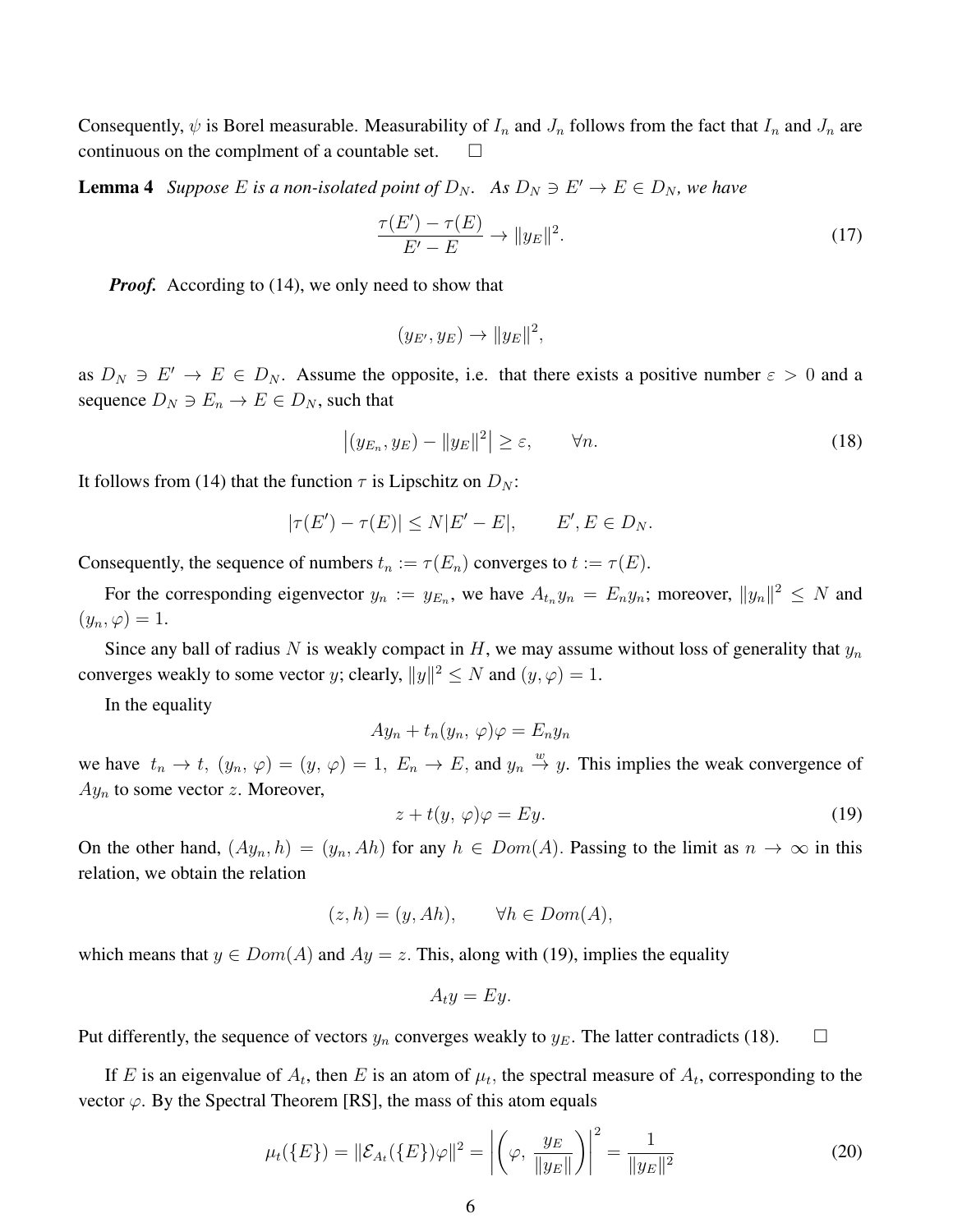(here  $\mathcal{E}_{A_t}(Y)$ , for any Borel set Y, denotes the spectral projection for  $A_t$  associated with Y; we use the fact that, by Lemma 5,  $\varphi$  is cyclic for  $A_t$ ).

Let us apply Lemma 3 to  $X = D_N$  and  $\tau(E)$  defined in this section. Therefore,

$$
|D_N| = \int_{-\infty}^{\infty} dt \sum_{E \in D_N: \ \tau(E) = t} \frac{1}{\tau^*(E)} = \int_{-\infty}^{\infty} dt \sum_{E \in D_N: \ \tau(E) = t} \frac{1}{||y_E||^2} = \int_{-\infty}^{\infty} dt \sum_{E \in D_N} \mu_t(\{E\}).
$$

(The second equality makes use of (17). The third equality follows from (20).) Passing to the limit as  $N \to \infty$ , we obtain:

$$
|D| = \int_{\mathbb{R}} dt \sum_{E \in \Delta \cap \sigma_p(A_t)} \mu_t(\lbrace E \rbrace) dt
$$

or, equivalently,

$$
|D| = \int_{\mathbb{R}} \mu_t^p(\Delta) dt.
$$
 (21)

Here the symbol  $\mu_t^p$  denotes the pure point component in the standard decomposition of  $\mu_t$  into its pure point and continuous components:  $\mu_t = \mu_t^p + \mu_t^c$ .

On the other hand, there is a fundamental identity due to Atkinson [At] (which was later rediscovered and/or cleverly used by Javrjan [J], Wegner [W], Carmona [C], Kotani [K], Delyon-Lévy-Souillard [DLS], and Simon-Wolff [SW]):

$$
|\Delta| = \int_{\mathbb{R}} \mu_t(\Delta) dt
$$
 (22)

Subtracting (21) from (22), we obtain:

$$
|\Delta \setminus D| = \int_{-\infty}^{\infty} \mu_t^c(\Delta) dt.
$$

It follows that *Lebesgue a.e. point of* ∆ *belongs to* D *if and only if*

$$
\mu_t^c(\Delta) = 0 \tag{23}
$$

*for Lebesgue a.e.*  $t \in \mathbb{R}$ *.* 

Since,  $\varphi$  is cyclic for  $A_t$  for all t (see the lemma below), the equation (23) – the absence of the continuous component of  $\mu_t$  on  $\Delta$  – is equivalent to the fact that the operator  $A_t$  has in  $\Delta$  only pure point spectrum. This completes the proof of the Simon-Wolff theorem up to the following statement:

**Lemma 5** *For any*  $t \in \mathbb{R}$ *, the vector*  $\varphi$  *is cyclic for*  $A_t$ *.* 

*Proof.* Assume the converse. Then there is a nonzero  $y \in H$  such that  $((A_t - \lambda I)^{-1} \varphi, y) = 0$  for all  $\lambda \in \mathbb{C} \setminus \mathbb{R}$ . By the resolvent identity,

$$
(A - \lambda I)^{-1} - (A_t - \lambda I)^{-1} = (A_t - \lambda I)^{-1} (tP)(A - \lambda I)^{-1},
$$

so that

$$
(A - \lambda I)^{-1} \varphi = (A_t - \lambda I)^{-1} \varphi + c_t (A_t - \lambda I)^{-1} \varphi
$$

with some  $c_t \in \mathbb{C}$ . By the assumption, this vector is orthogonal to y for all  $\lambda \in \mathbb{C} \setminus \mathbb{R}$ , which contradicts the cyclicity of  $\varphi$  for A.  $\square$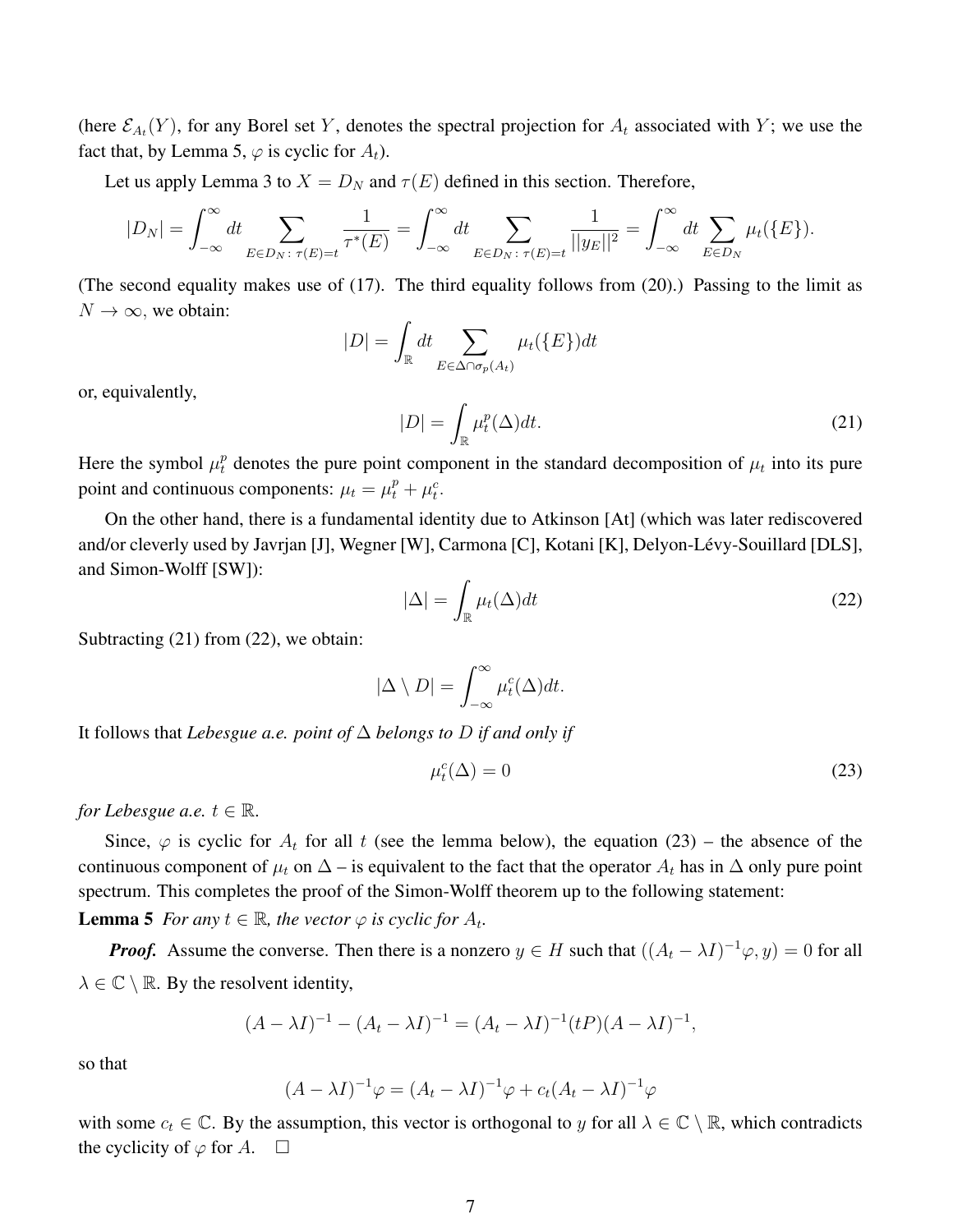### 4 Proof of Lemma 3

Before we prove Lemma 3, we make several remarks.

*Remark 1.* The existence of the finite limit (15) for all non-isolated points E of X implies that the function  $\tau: X \to \mathbb{R}$  is continuous.

*Remark 2.* Let us denote the integrand in (16) by  $g(t)$ . The statement that  $g(\cdot)$  is a Borel function implies that  $\tau(X) = \{t \in \mathbb{R} : g(t) > 0\}$  is a Borel set. Note that, in general, a set of the form  $f(Y)$ , where the set Y is Borel and the function f is continuous, is not necessarily Borel [Ke, Theorem 14.2].

The *proof* of Lemma 3 consists of justification of several statements.

**Lemma 6**  $\tau^*: X \to \mathbb{R}$  is a Borel function.

*Proof.* Denote the graph of  $\tau(\cdot)$  by G. Let  $\widehat{G}$  be a countable dense subset of G, and let  $\widehat{X} := \text{pr}_E(\widehat{G})$ be the projection of  $\widehat{G}$  onto the E-axis.

For any non-isolated point  $E \in X$ , we have

$$
\tau^*(E) = \limsup_{X \ni E' \to E} f_{E'}(E) = \limsup_{\widehat{X} \ni E' \to E} f_{E'}(E),
$$

where

$$
f_{E'}(E) := \frac{\tau(E') - \tau(E)}{E' - E}
$$

is a Borel function on  $X \setminus \{E'\}.$ 

By the definition of lim sup,

$$
\tau^*(E) = \lim_{k \to \infty} \left( \sup \{ f_{E'}(E) \mid E' \in X \cap U^*_{1/k}(E) \right),
$$

where  $U_{1/k}^*(E) = [E - 1/k, E + 1/k] \setminus \{E\}$ . Since  $\widehat{G}$  is dense in G, we also have

$$
\tau^*(E) = \lim_{k \to \infty} \left( \sup \{ f_{E'}(E) \mid E' \in \widehat{X} \cap U^*_{1/k}(E) \right).
$$

Therefore,  $\tau^*(E) < a$  iff there are  $m, k \in \mathbb{N}$  such that  $f_{E'}(E) \le a - 1/m$  whenever  $E' \in \widehat{X}$  and  $0 < |E - E'| \le 1/k$ . In other words,  $\tau^*(E) < a$  iff there are  $m, k \in \mathbb{N}$  such that for any  $E' \in \hat{X}$  we have either  $f_{E'}(E) \le a - 1/m$  or  $E \notin U^*_{1/k}(E')$ . This means that the set  $\{E \in X \mid \tau^*(E) < a\}$  equals

$$
\bigcup_{m} \bigcup_{k} \bigcap_{E' \in \hat{X}} \left( \left\{ E \in X \mid f_{E'}(E) \le a - \frac{1}{m} \right\} \bigcup (X \setminus U^*_{1/k}(E') \right)
$$

and hence is a Borel set.  $\square$ 

**Definition 1** We will say that a Borel subset Y of X is good if the following conditions are fulfilled: (i) the function  $g_Y: \mathbb{R} \to [0,\infty]$  defined by the equation

$$
g_Y(t):=\sum_{E\in Y\colon\, \tau(E)=t}\frac{1}{|\tau^*(E)|}
$$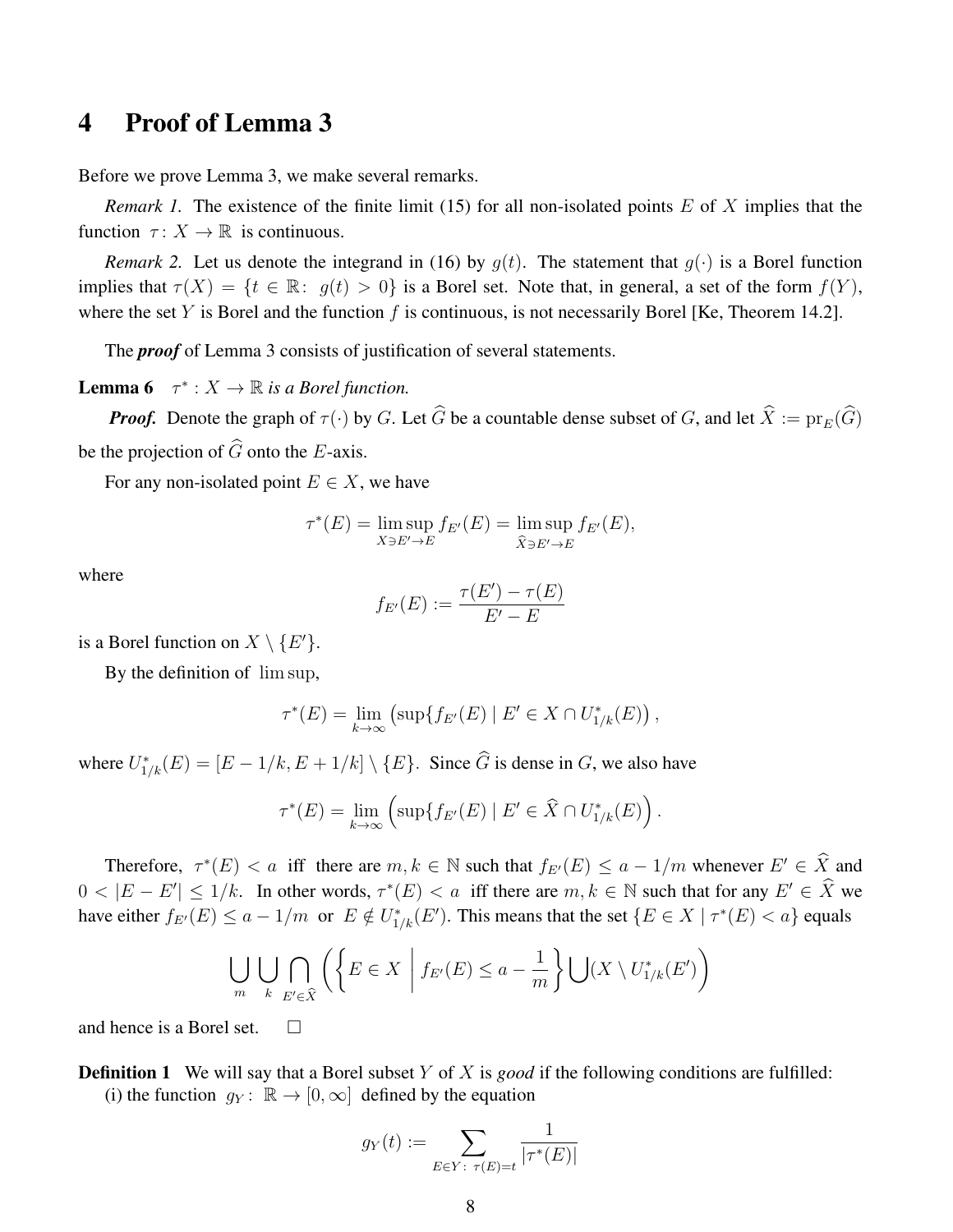is Borel;

(ii) the equality holds:

$$
\int_{\mathbb{R}} dt \sum_{E \in Y: \ \tau(E) = t} \frac{1}{|\tau^*(E)|} = |Y|.
$$
\n(24)

Lemma 3 states that the set  $X$  is good.

#### **Lemma 7** *Given a Borel set*  $Y$  ( $Y \subset X$ )*, let*

$$
\tilde{Y} := \{ E \in Y | \text{ the set } Y \cap (E - \varepsilon, E + \varepsilon) \text{ is uncountable for all } \varepsilon > 0 \}.
$$

*The set*  $\widetilde{Y}$  *is Borel; it is good iff*  $Y$  *is good.* 

*Proof.* The set  $Z_Y := Y \setminus \widetilde{Y}$  consists of all points  $E \in Y$  such that E is contained in an interval whose intersection with  $Y$  is countable. These intervals can be chosen to have rational endpoints, which shows that  $Z_Y$  is countable. Consequently, the set  $\widetilde{Y}$  is Borel. Since the functions

$$
g_Y(t) = \sum_{E \in Y \colon \tau(E) = t} \frac{1}{|\tau^*(x)|} \quad \text{and} \quad g_{\widetilde{Y}}(t) = \sum_{E \in \widetilde{Y} \colon \tau(E) = t} \frac{1}{|\tau^*(x)|}
$$

differ only on the countable set  $\tau(Z_Y)$ , they are both Borel or both non-Borel. In the former case they have the same integral over R. It is also obvious that  $|\tilde{Y}| = |Y|$ . Therefore, if one of the sets Y and  $\tilde{Y}$  is good, the other set is good as well.  $\square$ good, the other set is good as well.

### Lemma 8

*(a) If sets*  $Y_1, Y_2, \ldots$  *are good and disjoint, then the set*  $Y: = Y_1 \sqcup Y_2 \sqcup \ldots$  *is good.* 

- *(b) If sets*  $Y_1, Y_2, \ldots$  *are good and*  $Y_1 \subset Y_2 \subset \ldots$ *, then the set*  $Y := Y_1 \cup Y_2 \cup \ldots$  *is good.*
- *(c) If sets*  $Y_1, Y_2, \ldots$  *are good,*  $Y_1 \supset Y_2 \supset \ldots$  *and*  $|Y_1| < \infty$ *, then the set*  $Y := Y_1 \cap Y_2 \cap \ldots$  *is good. (d)* The empty set  $\varnothing$  *is good.*

*Proof.* (a) For any  $t \in \mathbb{R}$ , we have  $g_Y(t) = \sum_n g_{Y_n}(t)$ , so  $g_Y(\cdot)$  is Borel and

$$
\int_{\mathbb{R}} g_Y(t)dt = \sum_n \int_{\mathbb{R}} g_{Y_n}(t)dt = \sum_n |Y_n| = |Y|.
$$

(b) We have  $g_{Y_n}(t) \nearrow g_Y(t)$  for all  $t \in \mathbb{R}$ ; therefore,  $g_Y(\cdot)$  is Borel and

$$
\int_{\mathbb{R}} g_Y(t)dt = \lim_{n} \int_{\mathbb{R}} g_{Y_n}(t)dt = \lim_{n} |Y_n| = |Y|.
$$

(c) We have  $g_{Y_n}(t) \searrow g_Y(t)$  for all  $t \in \mathbb{R}$ ; therefore,  $g_Y(\cdot)$  is Borel and, since  $\int_{\mathbb{R}} g_{Y_1}(t) dt = |Y_1| < \infty$ ,

$$
\int_{\mathbb{R}} g_Y(t)dt = \lim_{n} \int_{\mathbb{R}} g_{Y_n}(t)dt = \lim_{n} |Y_n| = |Y|.
$$

(d) Obvious.  $\Box$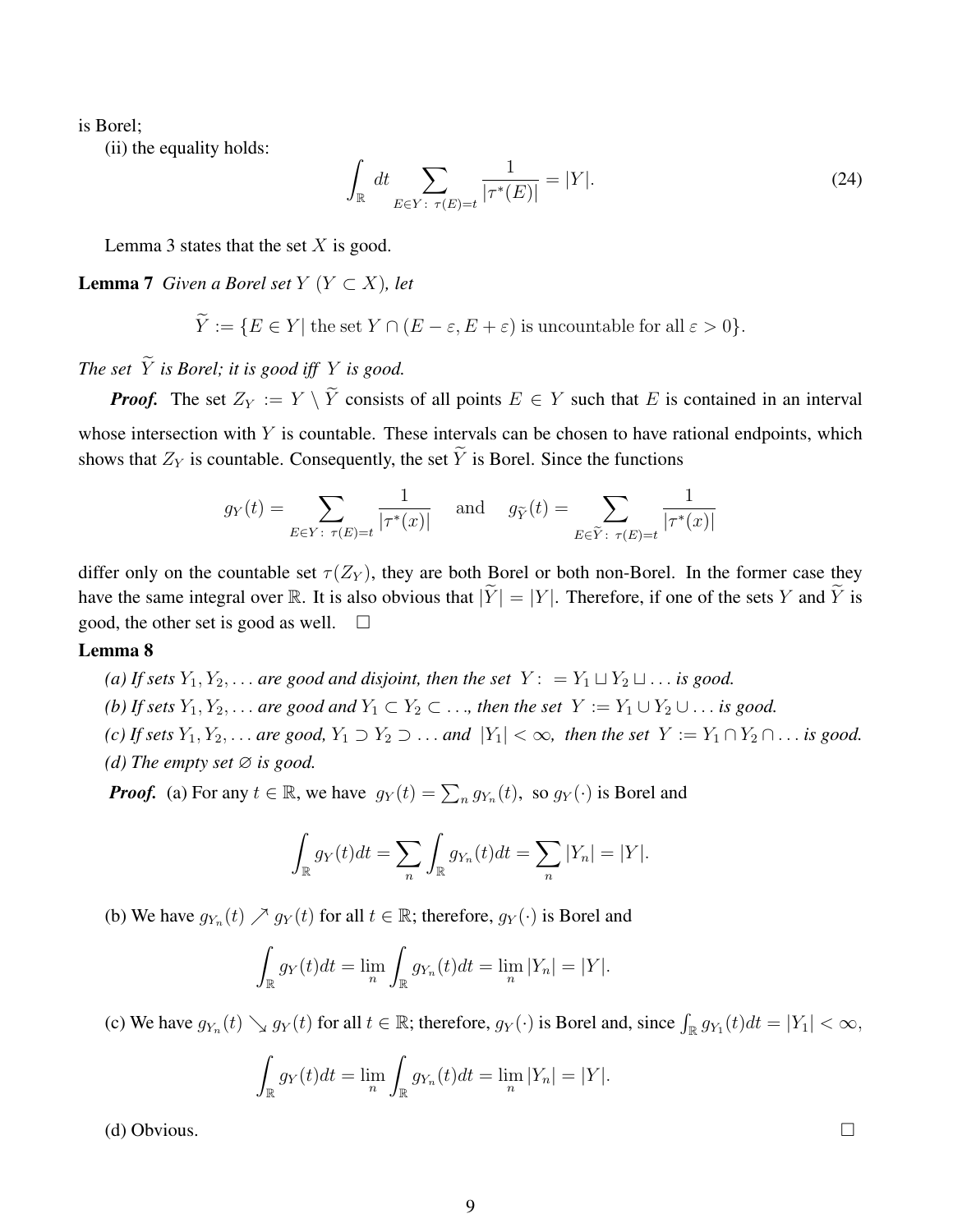**Corollary 2** Suppose a Borel subset Y of X is such that for any  $n \in \mathbb{N}$  the set  $Y \cap [-n, n]$  is good. Then *the set* Y *is good too.*

*Proof.* We have  $Y = \bigcup_n (Y \cap [-n, n])$ , so the statement follows from Lemma 8(b).  $\Box$ 

The corollary can be applied to the set X. Therefore, in the rest of the proof we will assume that *the set* X *is bounded.*

In the remaining part of the proof, we will gradually expand the class of subsets of  $X$  known to be good until it includes the set  $X$  itself. Every time we state that all subsets of  $X$  having a certain property are good, it will be sufficient (due to Lemma 7) to consider only those subsets that have no isolated points.

Lemma 9 *Suppose that, under the assumptions of Lemma 3, a Borel subset* Y *of* X *has the property that there are two constants*  $A, B$  ( $0 < A \leq B < \infty$ ) *such that* 

$$
A(E'-E) \le \tau(E') - \tau(E) \le B(E'-E)
$$
\n(25)

*for all*  $E, E' \in Y$   $(E < E')$ *. Then the set* Y *is good.* 

*Proof.* Let  $I = [\inf Y, \sup Y] \equiv [\alpha, \beta]$   $(\alpha < \beta)$  and  $J = [\tau(\alpha), \tau(\beta)]$ . By (25),  $\tau(\cdot)$  can be continued (uniquely) to a continuous function  $\tau: I \to J$  that is linear on each connected component of the open set  $I \setminus \overline{Y}$ , where  $\overline{Y}$  is the closure of Y. Then (25) still holds for all  $E, E' \in I$  ( $E < E'$ ). Hence  $\tau: I \to J$ is a homeomorphism, and  $\tau(Y)$ , like Y, is a Borel set. In addition,  $t \mapsto \tau^*(\tau^{-1}(t))$  is a Borel function on  $\tau(Y)$  as a composition of two Borel functions.

Since (25) holds for all  $E, E' \in Y$  ( $E < E'$ ), the function  $\tau^{-1}: J \to I$  is absolutely continuous and has, for a.e.  $t \in J$ , a derivative  $(\tau^{-1})'(t) \in [B^{-1}, A^{-1}]$ . For any  $u, v \in J$   $(u < v)$ , the equation holds:

$$
\tau^{-1}(v) - \tau^{-1}(u) = \int_u^v (\tau^{-1})'(t)dt.
$$

In other words, if  $W$  is a subinterval of  $J$ , then

$$
|\tau^{-1}(W)| = \int_W (\tau^{-1})'(t)dt.
$$

It follows (by summation) that the same is true if  $W$  is any relatively open subset of the closed interval  $J$ and, by approximation from outside, if W is any Borel subset of J. In particular, this is true for  $W = \tau(Y)$ :

$$
|Y| = \int_{\tau(Y)} (\tau^{-1})'(t)dt.
$$

Since  $(\tau^{-1})'(t) = \frac{1}{\sqrt{1-t^2}}$  $\frac{1}{\tau'(\tau^{-1}(t))}$  and  $\tau'(E) = \tau^*(E)$  for  $E \in Y$ , we get

$$
|Y| = \int_{\tau(Y)} \frac{dt}{\tau^*(\tau^{-1}(t))}.
$$

As  $\tau: Y \to \tau(Y)$  is a bijection, this is equivalent to (24).  $\Box$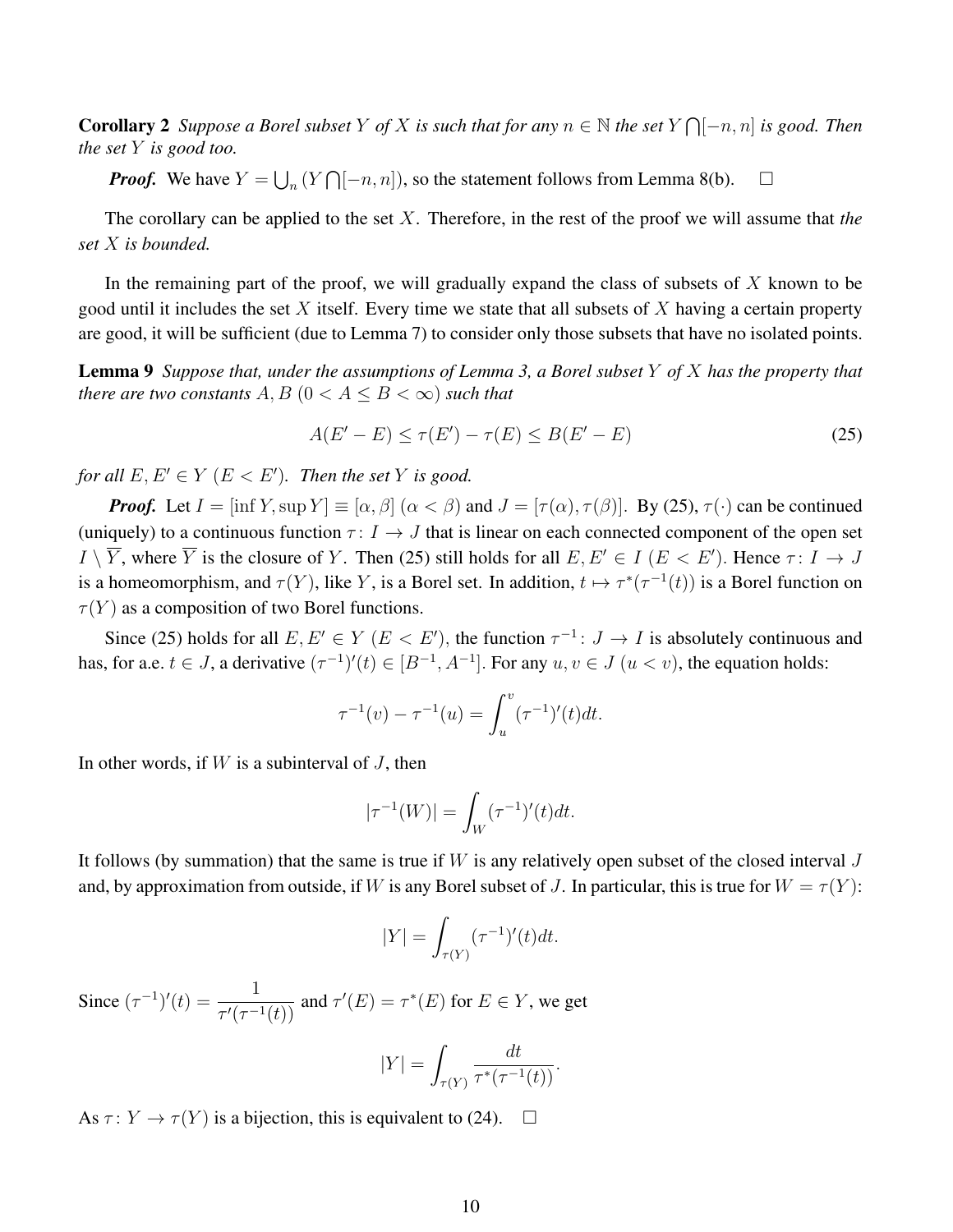Lemma 10 *Suppose that, under the assumptions of Lemma 3, a Borel subset* Y *of* X *is such that for some constants*  $A, B$  ( $0 < A < B < \infty$ ) *and*  $\delta > 0$  *the double inequality* 

$$
A(E'-E) \le \tau(E') - \tau(E) \le B(E'-E)
$$
 (26)

*holds for all*  $E, E' \in Y$  *with*  $0 < E' - E < \delta$ . *Then the set* Y *is good.* 

*Proof.* Partition Y into a countable set of Borel sets of diameter  $\lt \delta$  each. All of them are good by Lemma 9, so Y is good by Lemma 8(a).  $\Box$ 

**Lemma 11** *Under the assumptions of Lemma 3, for any*  $a, b \in \mathbb{R}$  *such that*  $0 < a \leq b < \infty$ *, the set*  $X_{[a,b]}$ *of all*  $E \in X$  *for which* 

$$
a \le \tau^*(E) \le b \tag{27}
$$

*is good.*

*Proof.* As we did before, denote by  $\widehat{X}$  a countable subset of X such that the set  $\{(E, \tau(E)) | E \in \widehat{X}\}\$ is dense in the graph of  $\tau$ , and denote by  $g_{E'}(\cdot)$  the function

$$
g_{E'}(E) := \frac{\tau(E') - \tau(E)}{E' - E}, \qquad E \in X \setminus \{E'\}.
$$

Fix  $m \in \mathbb{N}$  such that  $1/m < a$  and define a sequence of sets  $X_k^m$   $(k \in \mathbb{N})$  as follows: the set  $X_k^m$  consists of all  $E \in X$  such that

$$
a - \frac{1}{m} \le g_{E'}(E) \le b + \frac{1}{m} \tag{28}
$$

for all  $E' \in \hat{X}$  with  $0 < |E' - E| \leq 1/k$ .

*The set*  $X_k^m$  *is Borel.* To show this, let us verify that the set  $(X_k^m)^-$  of all  $E \in X$  satisfying the first inequality in (28) for all  $E' \in \hat{X}$  with  $0 < |E' - E| \le 1/k$  is Borel. The arguments are similar to those in the proof of Lemma 6. A point  $E \in X$  belongs to  $(X_k^m)^-$  iff  $g_{E'}(E) \ge a - \frac{1}{m}$  $\frac{1}{m}$  for all  $E' \in \hat{X} \cap U^*_{1/k}(E)$ . This is equivalent to the fact that for any  $E' \in \hat{X}$ , E satisfies at least one of the two conditions: either  $g_{E'}(E) \ge a - 1/m$  or  $E \notin U^*_{1/k}(E')$ . Since the functions  $g_{E'}(\cdot)$   $(E' \in \hat{X})$  are Borel and the set  $\hat{X}$  is countable, this shows that the set  $(X_k^m)^-$  is Borel. Similarly, the set  $(X_k^m)^+$  (defined in an obvious way) is Borel, so the set  $X_k^m = (X_k^m)^- \cap (X_k^m)^+$  is Borel too.

Now note that in the definition of the set  $X_k^m$  the set  $\hat{X}$  can be replaced by  $X$ :

$$
X_k^m = \left\{ E \in X \mid g_{E'}(E) \in \left[ a - \frac{1}{m}, b + \frac{1}{m} \right] \text{ if } E' \in X \text{ and } 0 < |E' - E| \le \frac{1}{k} \right\}. \tag{29}
$$

The sets  $X_k^m$   $(k \in \mathbb{N})$  are nested:  $X_k^m \subset X_{k+1}^m$  for all  $k \in \mathbb{N}$ . The Borel set

$$
X^m := \bigcup_{k \in \mathbb{N}} X_k^m \tag{30}
$$

consists of all points  $E \in X$  such that  $g_{E}(E) \in [a-1/m, b+1/m]$  for all  $E' \in X$   $(E' \neq E)$  close enough to E. Consequently, the Borel set

$$
X^{\infty} := \bigcap_{m} X^{m} \tag{31}
$$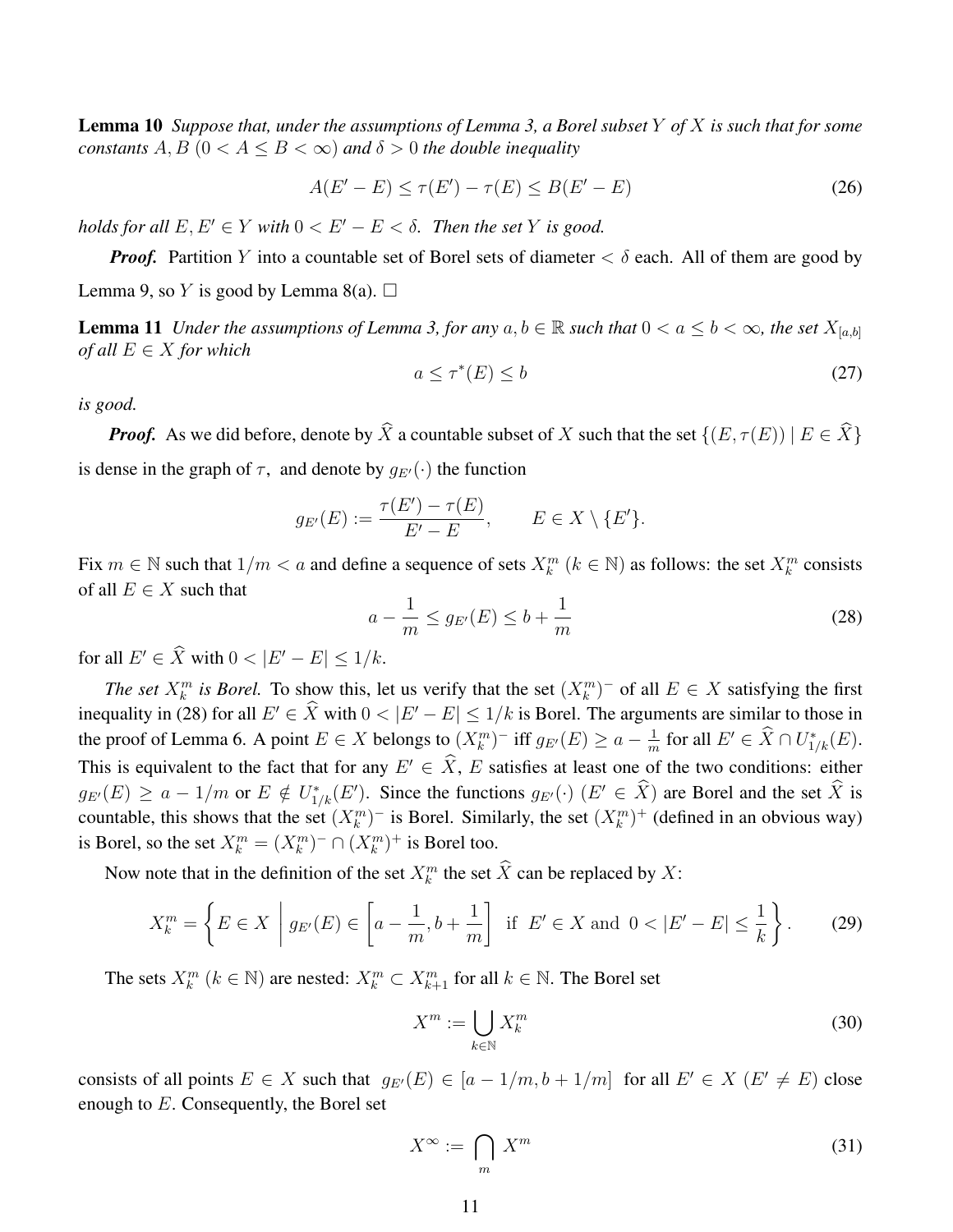coincides with the set  $X_{[a,b]}$  of all  $E \in X$  such that  $\tau^*(E) \in [a,b]$ .

*The set*  $X_{[a,b]}$  *is good.* To see why, we first note that for any  $m, k \in \mathbb{N}$  the set  $X_k^m$  defined by (29) is good: this follows from Lemma 10, which should be applied with  $A = a - 1/m$ ,  $B = b + 1/m$  and  $\delta = 1/k$ . Second, the set  $X^m$  defined by (30) is good by Lemma 8(b). Finally, the set  $X_{[a,b]} = X^{\infty}$ defined by (31) is good by Lemma 8(c) (we use the assumption that the set X is bounded and hence  $|X| < \infty$ ).  $\Box$ 

**Corollary 3** *Under the assumptions of Lemma 3, let*  $a, b \in \mathbb{R}$  *be two constants such that*  $0 < a < b < \infty$ *. The set*

$$
X_{(a,b]} := \{ E \in X \mid a < \tau^*(E) \le b \}
$$

*is good.*

*Proof.* We have

$$
X_{(a,b]} = \bigcup_{n \in \mathbb{N} \colon n > 1/(b-a)} X_{[a+\frac{1}{n},b]},
$$

so the statement follows from Lemma 8(b).  $\Box$ 

#### End of proof of Lemma 3.

We partition  $X$  into countably many disjoint Borel sets

$$
X_k^+ := X_{(2^k, 2^{k+1}]} \equiv \{ E \in X \mid 2^k < \tau^*(E) \le 2^{k+1} \} \quad (k \in \mathbb{Z})
$$

and

$$
X_k^- := X_{[-2^{k+1}, -2^k)} \equiv \{ E \in X \mid -2^{k+1} \le \tau^*(E) < -2^k \} \quad (k \in \mathbb{Z}).
$$

Each set  $X_k^+$  $k_k^+$  is good by Corollary 3. Each set  $X_k^ \overline{k}_{k}$  is good by Corollary 3 applied to the function  $-\tau(\cdot)$ instead of  $\tau(\cdot)$ . By Lemma 8(a), the set X is good.  $\square$ 

### 5 Appendix: infinite coupling

In this section, we give a natural definition of a certain operator  $A_{\infty}$  playing the role of  $A_t$  for  $t = \infty$ . First, we extend the function  $J(E)$  originally defined on the set S to a function on  $(\mathbb{C} \setminus \mathbb{R}) \cup S$ 

$$
J(z) := \int_{\mathbb{R}} \frac{\mu(d\lambda)}{\lambda - z}, \qquad z \in \mathbb{C} \setminus \mathbb{R}.
$$
 (32)

.

Proposition 4 *Let* J(z) *be defined by* (32)*. Then*

$$
\pm \operatorname{Im} J(z) > 0 \quad \text{for} \quad \pm \operatorname{Im} z > 0.
$$

*In particular,*  $J(z) \notin \mathbb{R}$  *for all*  $z \in \mathbb{C} \setminus \mathbb{R}$ *.* 

*Proof.* Indeed,

Im 
$$
J(z)
$$
 = Im  $z \int_{\mathbb{R}} \frac{\mu(d\lambda)}{(\lambda - \text{Re } z)^2 + (\text{Im } z)^2}$ 

 $\Box$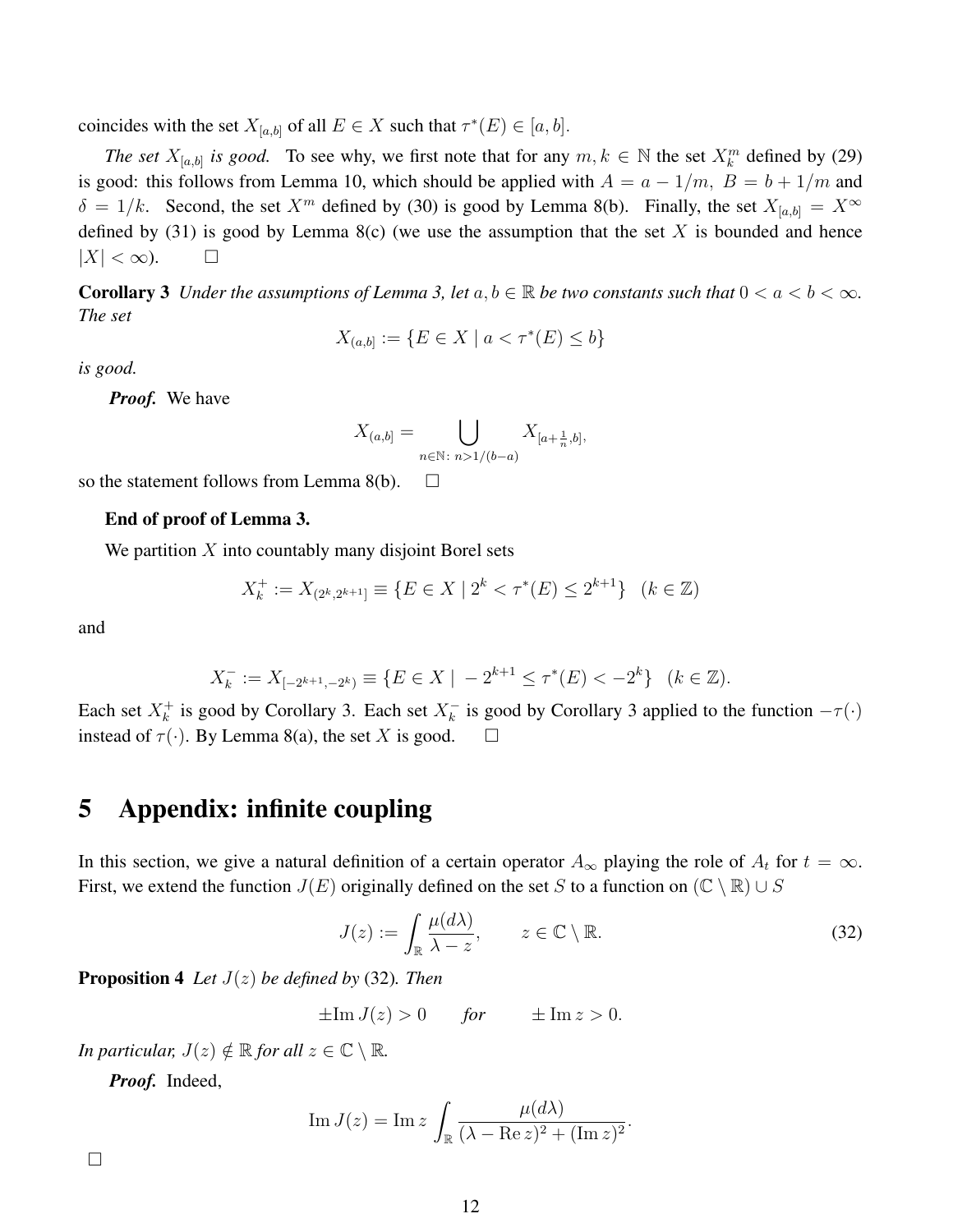**Proposition 5** *For any*  $z \in \mathbb{C} \setminus \mathbb{R}$ *,* 

$$
(At - z)-1 = (A - z)-1 - \frac{t}{1 + tJ(z)}(A - z)-1P(A - z)-1.
$$
\n(33)

*Proof.* Obviously, the range of the operator in the right hand side of (33) is contained in  $Dom(A)$ . Therefore, we can multiply this oparator by  $A_t - z$  from the left. The product is equal to I, because

$$
(A_t - z)(A - z)^{-1} = I + tP(A - z)^{-1}
$$

and

$$
P(A-z)^{-1}P = J(z)P.
$$

 $\Box$ 

**Corollary 4** *For any*  $z \in \mathbb{C} \setminus \mathbb{R}$ *,* 

$$
(A_t - z)^{-1} \longrightarrow R(z) := (A - z)^{-1} - \frac{1}{J(z)}(A - z)^{-1}P(A - z)^{-1}, \qquad \text{as } t \to \infty,
$$
 (34)

*in the operator norm topology.*

**Proposition 6** *The range of the bounded operator*  $R(z)$  *is contained in the space*  $H_{\varphi}$  *of vectors orthogonal to*  $\varphi$ *. In particular,*  $H_{\varphi}$  *is invariant for*  $R(z)$ *.* 

*Proof.* It is sufficient to show that  $PR(z) = 0$ . The latter follows once one combines the equality

$$
PR(z) = P(A - z)^{-1} - \frac{1}{J(z)}P(A - z)^{-1}P(A - z)^{-1}
$$

with the fact that  $P(A - z)^{-1}P = J(z)P$ .  $\Box$ 

**Proposition 7** *Let*  $A_{\infty}$  *be the operator in*  $H_{\varphi}$  *defined on*  $Dom(A_{\infty}) = Dom(A) \cap H_{\varphi}$  *by* 

$$
A_{\infty}y = (I - P)Ay.
$$

*Then*  $A_{\infty}$  *is densily defined and selfadjoint in*  $H_{\varphi}$ *. Moreover,* 

$$
(A_{\infty} - z)^{-1} = R(z)|_{H_{\varphi}} \qquad \forall z \in \mathbb{C} \setminus \mathbb{R}.
$$
 (35)

*Proof.* The operator  $A_{\infty}$  is symmetric, because

$$
(A_{\infty}u, v) \in \mathbb{R}, \qquad \forall u, v \in Dom(A_{\infty}) \subset H_{\varphi}.
$$

This opertor is densily defined. Indeed, let  $y \in H_{\varphi}$  be given and let  $h \in Dom(A)$  be a vector such that  $(h, \varphi) = 1$  (such a vector exists, because A is densily defined). Suppose that  $h_n \in Dom(A)$  is a sequence of vectors converging to  $y$ . Then

$$
h_n - (h_n, \varphi)h \in Dom(A_{\infty})
$$

converges to y, as  $n \to \infty$ .

To establish that  $A_{\infty}$  is selfadjoint, we observe that the definition of  $R(z)$  given by (34) leads to

$$
(A_{\infty} - z)R(z)\big|_{H_{\varphi}} = (I - P)(I - \frac{1}{J(z)}P(A - z)^{-1})\big|_{H_{\varphi}} = I\big|_{H_{\varphi}}.
$$
\n(36)

Consequently, the range of the operator  $(A_{\infty} - z)$  is the whole space  $H_{\varphi}$ , which implies that  $A_{\infty}$  is selfadjoint. The relation (35) follows from (36).  $\Box$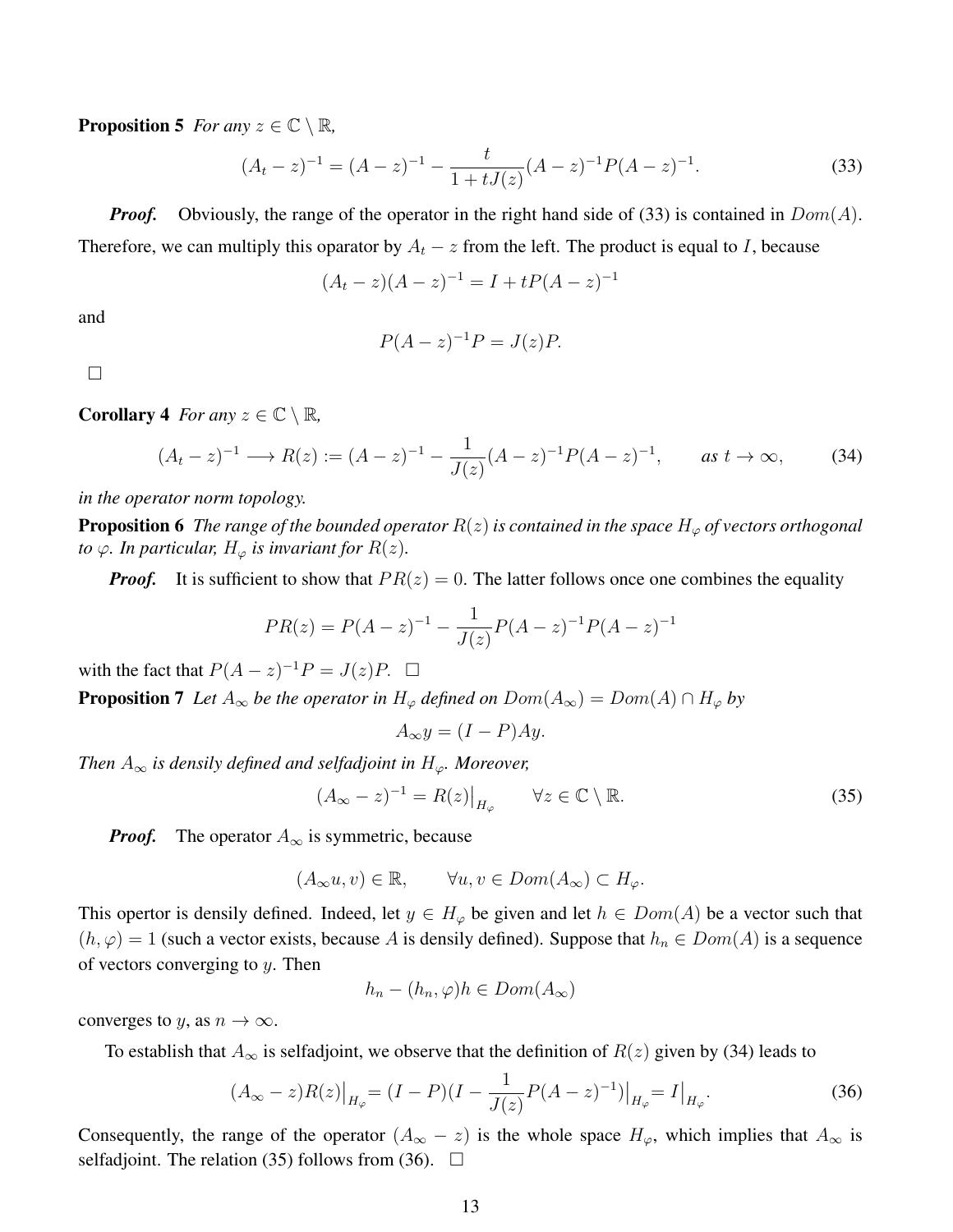**Proposition 8** A real number E is an eigenvalue of  $A_\infty$  if and only if  $E \in S$  and  $J(E) = 0$ .

*Proof.* Again, we use the Spectral Theorem (see [RS]) which states that, for a cyclic self-adjoint operator A and its normalized cyclic vector  $\varphi$ , there exists a unitary operator  $U: H \to L^2(\mathbb{R}, \mu)$  such that  $A = U^{-1}M_{\lambda}U$  and  $U\varphi = 1$ . Here  $1(\lambda) \equiv 1$  and  $M_{\lambda}$  is the operator of multiplication by the identity function  $m(\lambda) \equiv \lambda$  in  $L^2(\mathbb{R}, \mu)$ .

If, for some  $E$ ,

$$
I(E) < \infty \qquad \text{and} \qquad J(E) = 0,\tag{37}
$$

then the function  $z(\lambda) = (\lambda - E)^{-1}$  belongs to  $L^2(\mathbb{R}, \mu)$  and is orthogonal to 1. Hence the equation  $(\lambda - E)z(\lambda) = 1$  has a solution in  $L^2(\mathbb{R}, \mu)$  orhtogonal to 1; equivalently, the equation

$$
(A - E)z = \varphi \tag{38}
$$

has a solution in H orthogonal to  $\varphi$ . Observe now that  $(Az, \varphi) = ((A - E)z, \varphi) = (\varphi, \varphi) = 1$ . Therefore, we can rewrite the equation (38) as  $Az - (Az, \varphi)\varphi = Ez$ . Since  $(Az, \varphi)\varphi = PAz$ , the previous equation means that

$$
A_{\infty}z = Ez. \tag{39}
$$

Therefore, conditions (37) imply that  $E \in \sigma_p(A_\infty)$ .

Let now  $E \in \sigma_p(A_\infty)$ . Then the equation

$$
(A - E)z = PAz \tag{40}
$$

has a non-trivial solution  $z \in H_{\varphi}$ . Obviously,  $PAz = (Az, \varphi)\varphi$  is a vector of the form  $c\varphi$ .

Assume that  $c \neq 0$ . In this case, (40) can be re-written equivalently as

$$
(\lambda - E)z(\lambda) = c\mathbf{1},\tag{41}
$$

where  $z(\lambda) := Uz$ . Hence,  $z(\lambda) = c/(\lambda - E)$ , which tells us that

$$
I(E) = \int_{\mathbb{R}} \frac{\mu(d\lambda)}{(\lambda - E)^2} = |c|^{-2} ||z||^2 < \infty.
$$

Therefore, if  $c \neq 0$ , then  $E \in S$ . On the other hand, since

$$
0 = (z, \varphi) = c \int_{\mathbb{R}} \frac{\mu(d\lambda)}{\lambda - E} = cJ(E),
$$

we obtain also that  $J(E) = 0$ .

It remains to consider the case  $c = 0$ . In this case, (41) tells us that the support of  $z(\lambda)$  consists of the point  $\lambda = E$ . The latter implies that

$$
(z,\varphi) = \int_{\mathbb{R}} z(\lambda) \,\mu(d\lambda) = z(E) \,\mu(\lbrace E \rbrace) \neq 0,
$$

which contradicts the assumption  $z \in H_{\varphi}$ .  $\square$ 

Corollary 5 *Let the sets* S *and* D *be defined by* (2) *and* (3) *correspondingly. Then*

 $D \setminus S = \sigma_n(A_0) \cap \Delta$  *and*  $S \setminus D = \sigma_n(A_\infty) \cap \Delta$ .